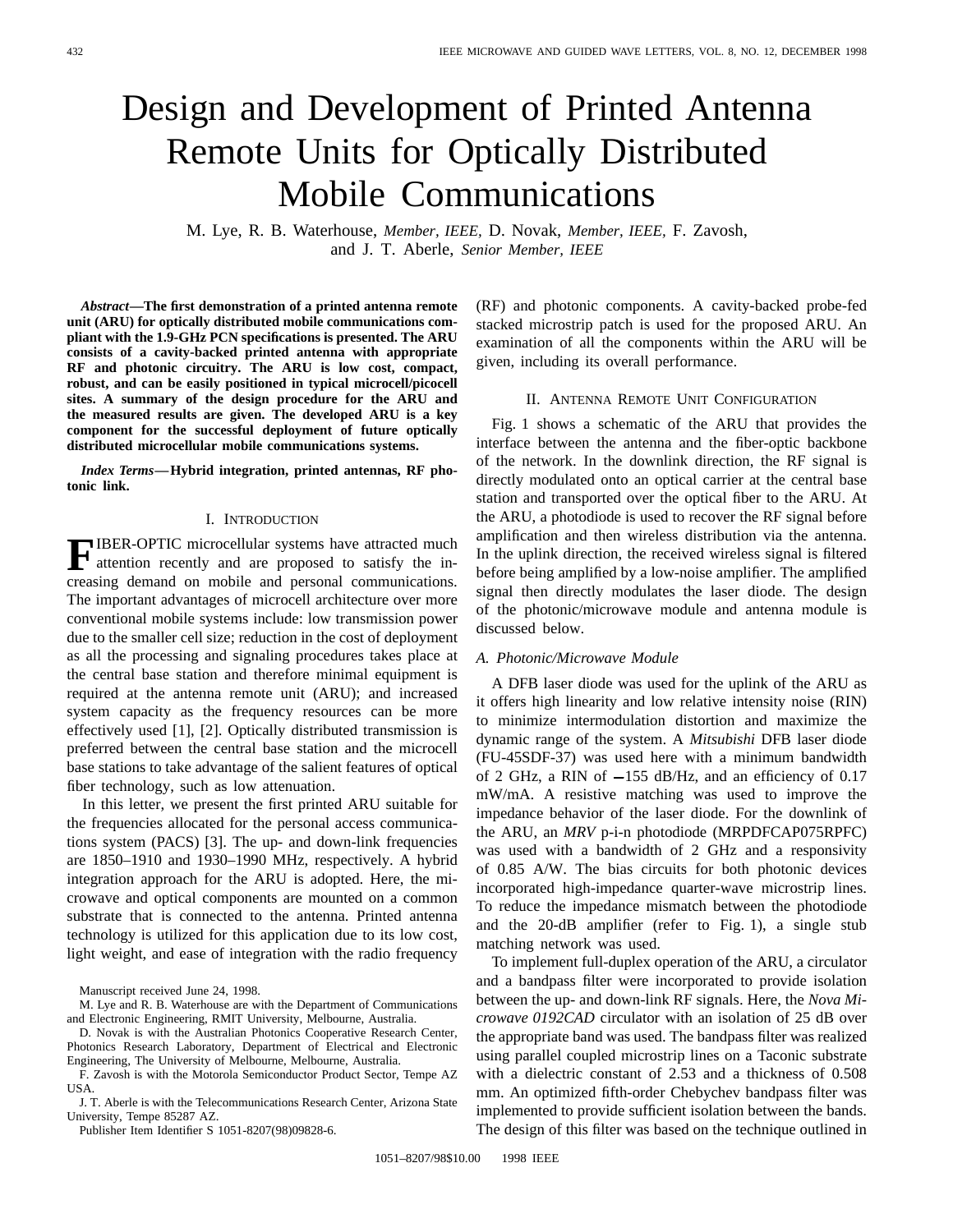

Fig. 1. Schematic of an optically distributed ARU.



Fig. 2. Schematic of the cavity-backed stacked patch antenna and input impedance (parameters:  $\epsilon_{r,1} = 2.2$ ,  $d_1 = 3.048$  mm,  $R_1 = 31.3$  mm,  $x_p = 28$ mm,  $y_p = 0$ ,  $r_0 = 0.325$  mm,  $\epsilon_{r2} = 1.07$ ,  $d_2 = 10.0$  mm,  $\epsilon_{r3} = 2.2$ ,  $d_3 = 0.254$  mm,  $R_2 = 34$  mm,  $R_3 = 50$  mm).

[4] and therefore, for the sake of brevity, will not be repeated here. Using this filter in conjunction with the circulator resulted in a measured isolation between the up- and down-links of 45–50 dB. In the uplink direction, after filtering, a mini-circuits ERA-3SM amplifier with a gain of 20 dB, a noise figure of 3.6 dB and an  $IP<sub>3o</sub>$  of 23 dBm amplified the wireless signal.

### *B. Antenna Module*

For the ARU presented here, a probe-fed stacked cavitybacked patch was utilized. A probe-fed solution was chosen due to its good isolation between the radiating element and the feed network and its robustness. Robustness is an important factor considering the typical locations of the ARU's. The insert of Fig. 2 shows a schematic of the cavity-backed stacked patch antenna structure. To analyze this configuration, the antenna was designed using a full-wave spectral domain integral equation solution based on a Green's function technique [5]. As was reported in [6] a combination of foam and telfon fiberglass ( $\epsilon_r \approx 2.5$ ) can provide reasonable impedance bandwidths for a stacked patch antenna. This finding also holds for a cavity-backed configuration. The predicted and measured input impedance behavior of the cavity backed stacked patch antenna is shown in Fig. 2 (refer to the figure caption for the relevant dimensions). As can be seen from these results, very good agreement between theory and experiment was achieved. The 10-dB return loss bandwidth is 23%, the largest ever reported for a cavity-backed probe-fed stacked microstrip patch antenna. The measured gain of the antenna was 7.35 dBi. The antenna is connected to the RF/photonic circuitry by means of a small coaxial cable adjoining the two groundplanes (see Fig. 3). The bias supplies for the RF and photonic components are housed between the antenna and the feed circuitry ground planes.

### III. OVERALL SYSTEM RESULTS

The measurement of RF link loss was performed for the uplink between the ARU and a matched photodiode located at the central base-station over 1 km away via an optical fiber.